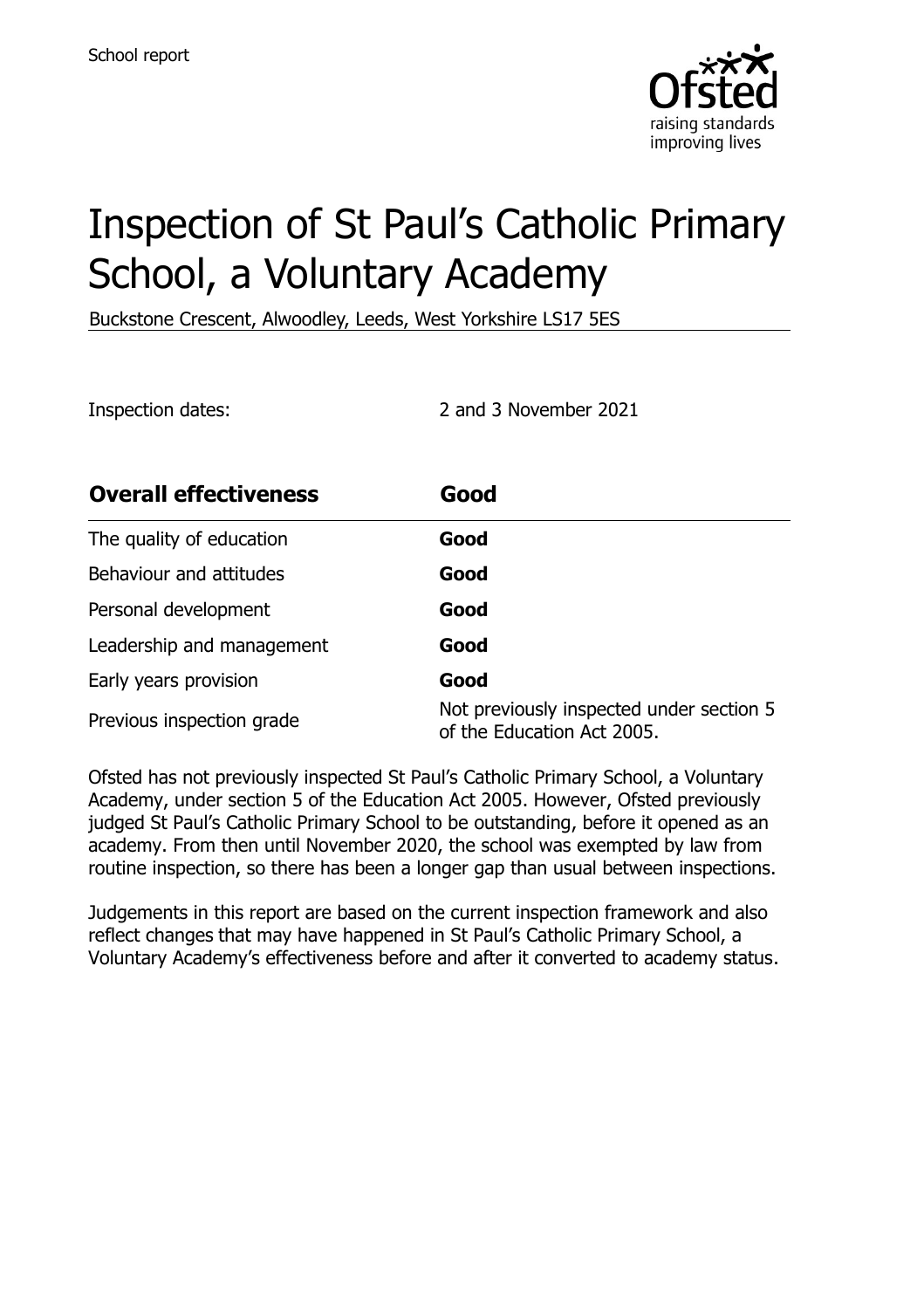

#### **What is it like to attend this school?**

St Paul's Catholic Primary School is a caring and safe place for pupils to learn. Pupils' behaviour is a strength of the school. All pupils speak with enthusiasm about the points they are awarded for their behaviour, hard work and positive attitudes. As a result, classrooms are purposeful and calm. Pupils can learn without interruption. Pupils thrive here.

Relationships between staff and pupils are respectful. Pupils always get the help they need if they are worried about something. Incidents of bullying are incredibly rare. However, when it does happen, adults sort this out quickly.

Pupils have roles and responsibilities that they enjoy. Pupils selected to be 'Mini Vinnies' help to promote the Catholic life and values of the school. Leaders prioritise and promote virtues, such as hope, forgiveness, tolerance and respect. As a result, all pupils value and celebrate difference. One pupil told inspectors, 'St Paul's is a kind school. People look after one another. We respect each other.'

Pupils are encouraged and supported to lead healthy lives. Regular fitness lessons throughout the week help to keep pupils active. A growing range of clubs allows pupils to take part in sporting and non-sporting activities after school. Leaders want to widen this offer further, particularly for the younger pupils.

#### **What does the school do well and what does it need to do better?**

Since the last inspection, the leadership of the school has changed. Leaders have rightly focused on developing curriculum leadership in subjects such as English and mathematics. In other subjects, such as computing, leadership is very new. Leaders have not had the opportunity to make the ambitious changes to the curriculum that they want. Because of this, they do not have a clear picture of how well pupils are learning the curriculum. Curriculum leaders' actions are not sharply focused on improving their subject.

Leaders have continued to make reading a high priority. Phonics teaching begins for children in Reception as soon as they start school. They learn new sounds quickly and are encouraged to use their phonics knowledge when they are learning through play. Leaders ensure that all staff have the skills and knowledge they need to teach the phonics programme. Teachers use assessments to accurately match the books to the sounds pupils already know. This helps pupils to develop fluency with their reading. As a result, most pupils start Year 3 as confident readers. Older pupils that have not secured their phonic knowledge get the help they need to catch up.

In mathematics, the curriculum is well sequenced. Pupils' learning is broken down into small, manageable steps. Teachers revisit pupils' learning and check pupils' understanding regularly. Learning moves on when pupils are ready. This helps pupils to remember what they have already been taught. Some pupils understand mathematical ideas quickly. When this happens, they are given extra challenges that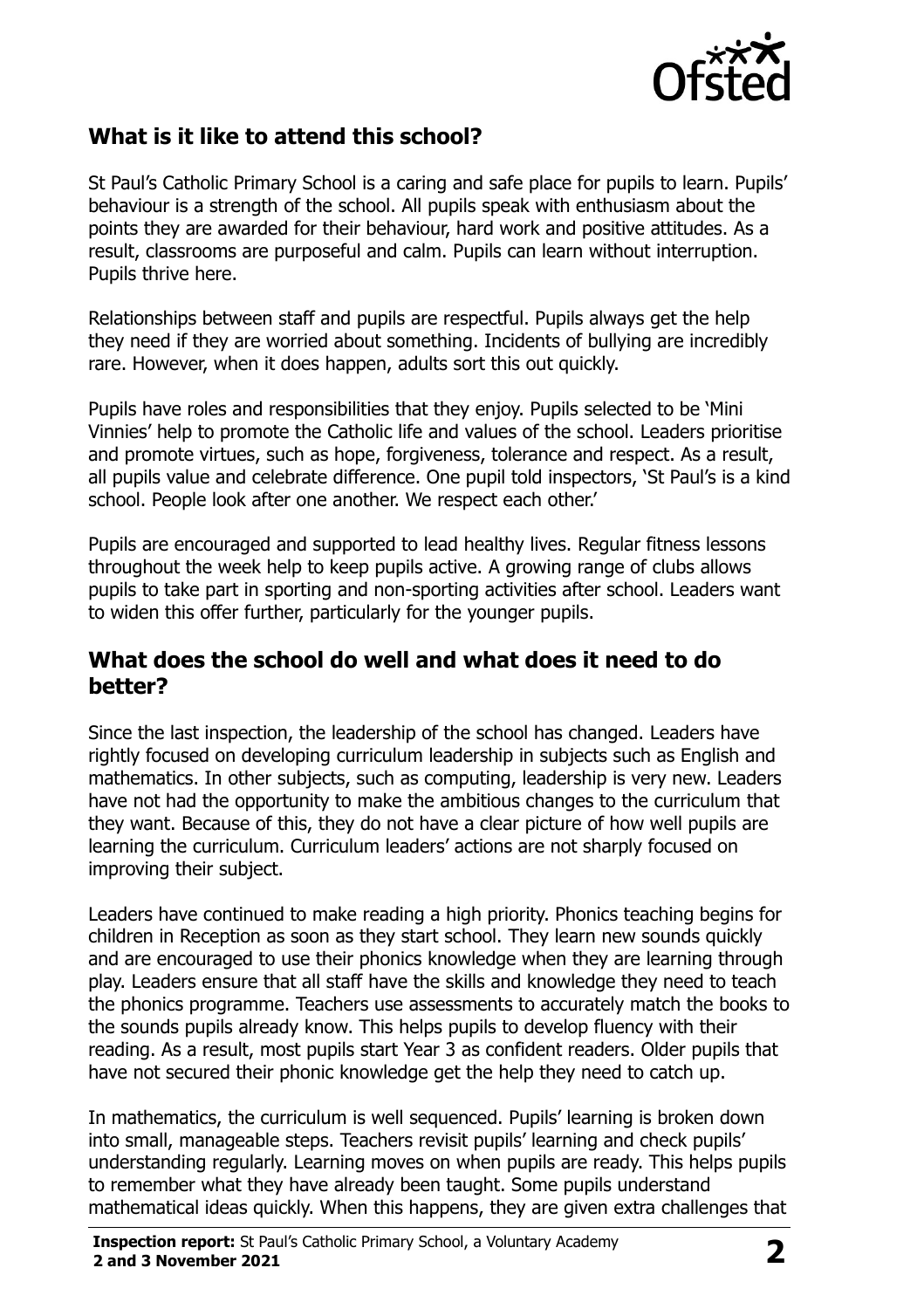

broaden and deepen their understanding. The same ambitious curriculum is in place in the early years. Teachers introduce number to pupils immediately and so Reception-age children learn to count and identify numbers at an early stage. They use mathematical language with increasing accuracy.

In subjects such as computing and history, the curriculum is well sequenced. It builds on what pupils have already learned. This is helping pupils to remember and know more over time. Leaders' chosen computing curriculum provides additional support for pupils with special educational needs and/or disabilities (SEND). Instructional videos and extra practice are available for pupils if they need more help. This ensures that pupils with SEND keep up with their peers. However, approaches to assessing pupils' learning in the wider curriculum are not well established. This means that teachers and leaders do not know, in enough detail, what pupils can remember.

Leaders have robust procedures in place to identify and support pupils with SEND. These are regularly reviewed to ensure the support leaders provide is making a positive difference. Support plans for pupils with SEND are used by teachers to ensure that pupils have the resources they need to access an ambitious curriculum.

Pupils' spiritual, moral, social and cultural education is strong. Pupils learn about and visit the places of worship of other faith groups. The curriculum promotes acceptance and tolerance. Pupils learn about cultural diversity through curriculum focuses, such as Black History Month. A well-planned personal, social and health education curriculum means that pupils have an age-appropriate understanding of healthy relationships.

The academy council know the school well. They have a clear understanding of the school's strengths and areas for improvement. They monitor the impact of leaders' actions carefully. Leaders at all levels are very ambitious for their pupils. The trust has started to provide opportunities for leaders to share practice across all schools. Staff speak positively about leadership. They say that leaders are considerate of their workload.

## **Safeguarding**

The arrangements for safeguarding are effective.

Leaders ensure that the necessary checks are made on adults who work with pupils.

All staff have received the safeguarding training they need. This means they have the knowledge and skills to identify pupils who may be at risk of harm. Systems for recording concerns are well established. All adults know what to do and who to speak to if they are worried about a pupil.

Online safety is regularly revisited across the curriculum so that pupils are clear on what they need to do to be safe online.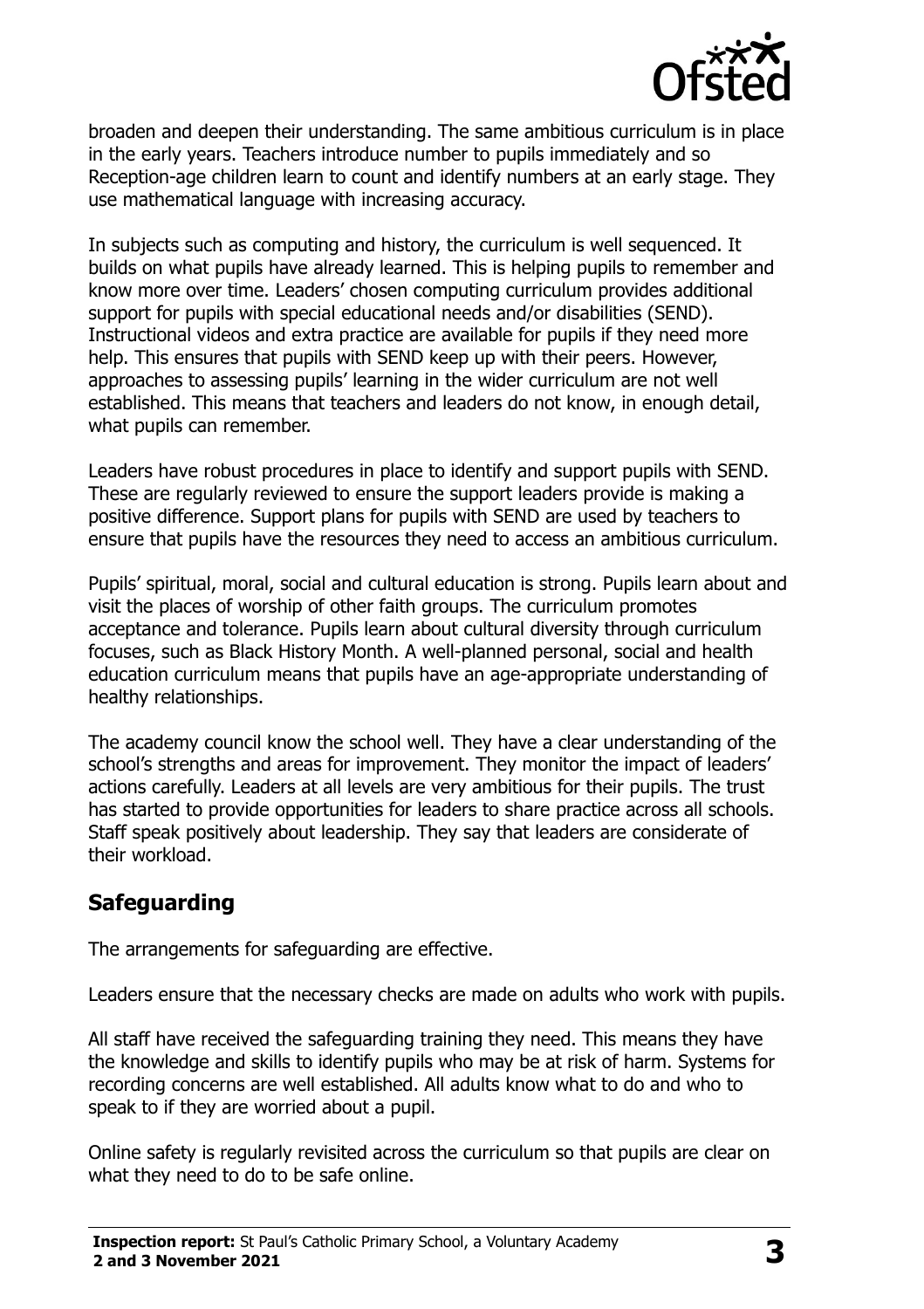

Leaders work with other agencies to ensure that pupils have the social and emotional support they need. Groups, such as play therapy, are available for those pupils that need it.

# **What does the school need to do to improve?**

#### **(Information for the school and appropriate authority)**

- Assessment of pupils' learning, in the wider curriculum, is not precise enough. It does not give teachers and leaders the information they need to plan the next steps for pupils or monitor the impact of the curriculum with enough rigour. Leaders need to ensure that the assessment of pupils' learning in all curriculum areas accurately captures pupils' skills and knowledge.
- Curriculum leaders, in subjects other than English and mathematics, have not had the training or time they need to monitor the impact of the curriculum on pupils' learning. As a result, curriculum leaders are unclear how the curriculum is helping pupils to remember, know and do more. Leaders need to develop the role of curriculum leaders so that they have the information they need to make the informed decisions to improve their subject area.

## **How can I feed back my views?**

You can use [Ofsted Parent View](http://parentview.ofsted.gov.uk/) to give Ofsted your opinion on your child's school, or to find out what other parents and carers think. We use information from Ofsted Parent View when deciding which schools to inspect, when to inspect them and as part of their inspection.

The Department for Education has further quidance on how to complain about a school.

If you are the school and you are not happy with the inspection or the report, you can [complain to Ofsted.](http://www.gov.uk/complain-ofsted-report)

#### **Further information**

You can search for [published performance information](http://www.compare-school-performance.service.gov.uk/) about the school.

In the report, '[disadvantaged pupils](http://www.gov.uk/guidance/pupil-premium-information-for-schools-and-alternative-provision-settings)' refers to those pupils who attract government pupil premium funding: pupils claiming free school meals at any point in the last six years and pupils in care or who left care through adoption or another formal route.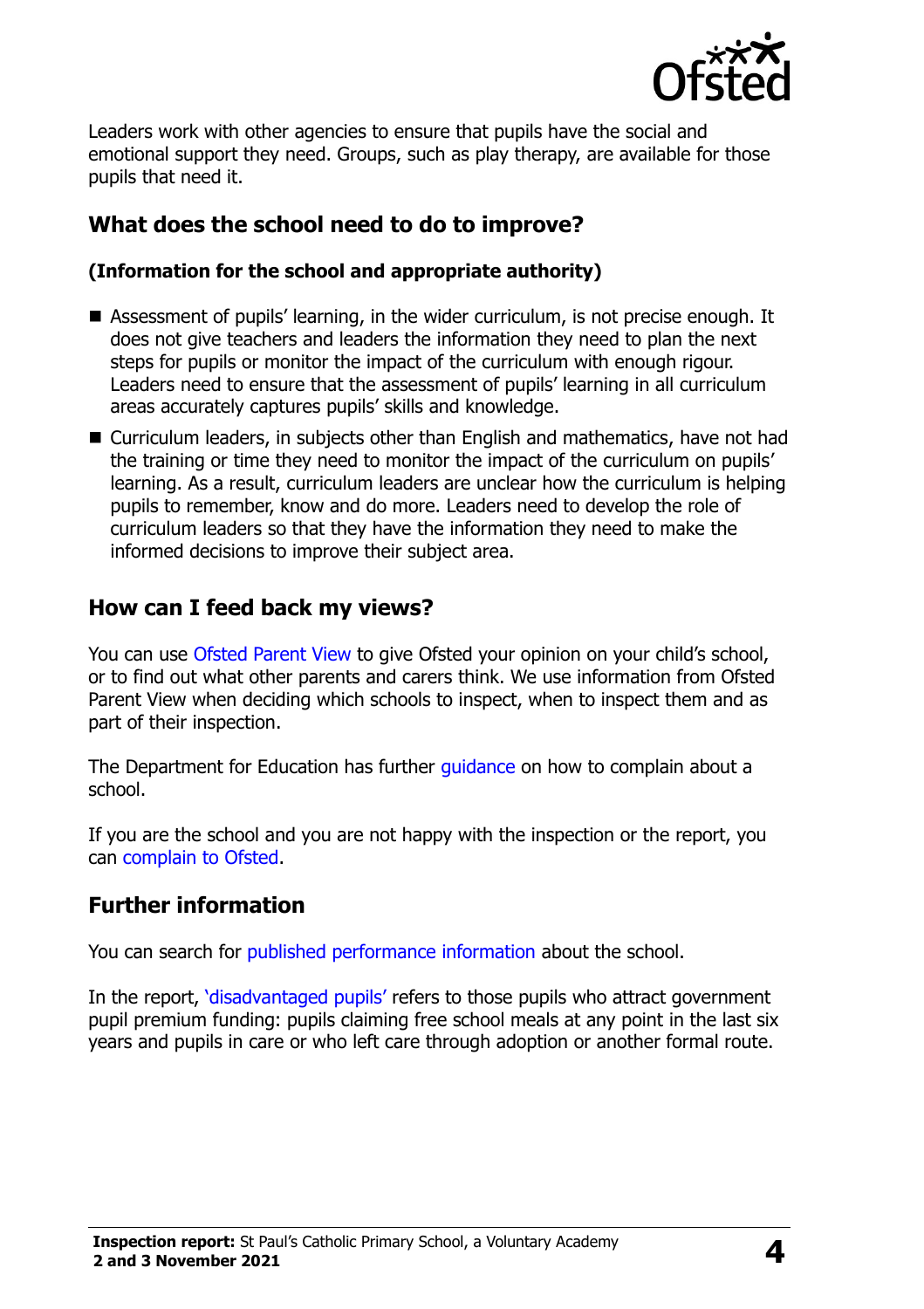

## **School details**

| Unique reference number             | 147485                   |
|-------------------------------------|--------------------------|
| <b>Local authority</b>              | Leeds                    |
| <b>Inspection number</b>            | 10199329                 |
| <b>Type of school</b>               | Primary                  |
| <b>School category</b>              | Academy converter        |
| Age range of pupils                 | 5 to 11                  |
| <b>Gender of pupils</b>             | Mixed                    |
| Number of pupils on the school roll | 210                      |
| <b>Appropriate authority</b>        | Board of trustees        |
| <b>Chair of trust</b>               | John Weaving             |
| <b>Headteacher</b>                  | <b>Philip Bowker</b>     |
| <b>Website</b>                      | www.stpaulscps.com       |
| Date of previous inspection         | Not previously inspected |

## **Information about this school**

- St Paul's Catholic Primary School, a voluntary academy converted to become an academy school in April 2020. When it's predecessor school, St Paul's Catholic Primary School, was last inspected by Ofsted, it was judged to be outstanding overall.
- The school joined the St Gregory the Great Catholic Academy Trust in April 2020.
- A new headteacher joined the school in September 2017. At the time of the inspection, the headteacher was working as an interim executive headteacher supporting another school within the trust.
- The number of pupils in receipt of pupil premium funding is below the national average.
- The school last received a section 48 inspection in July 2018
- The school is Catholic but accepts pupils of different faiths.

## **Information about this inspection**

The inspectors carried out this inspection under section 5 of the Education Act 2005.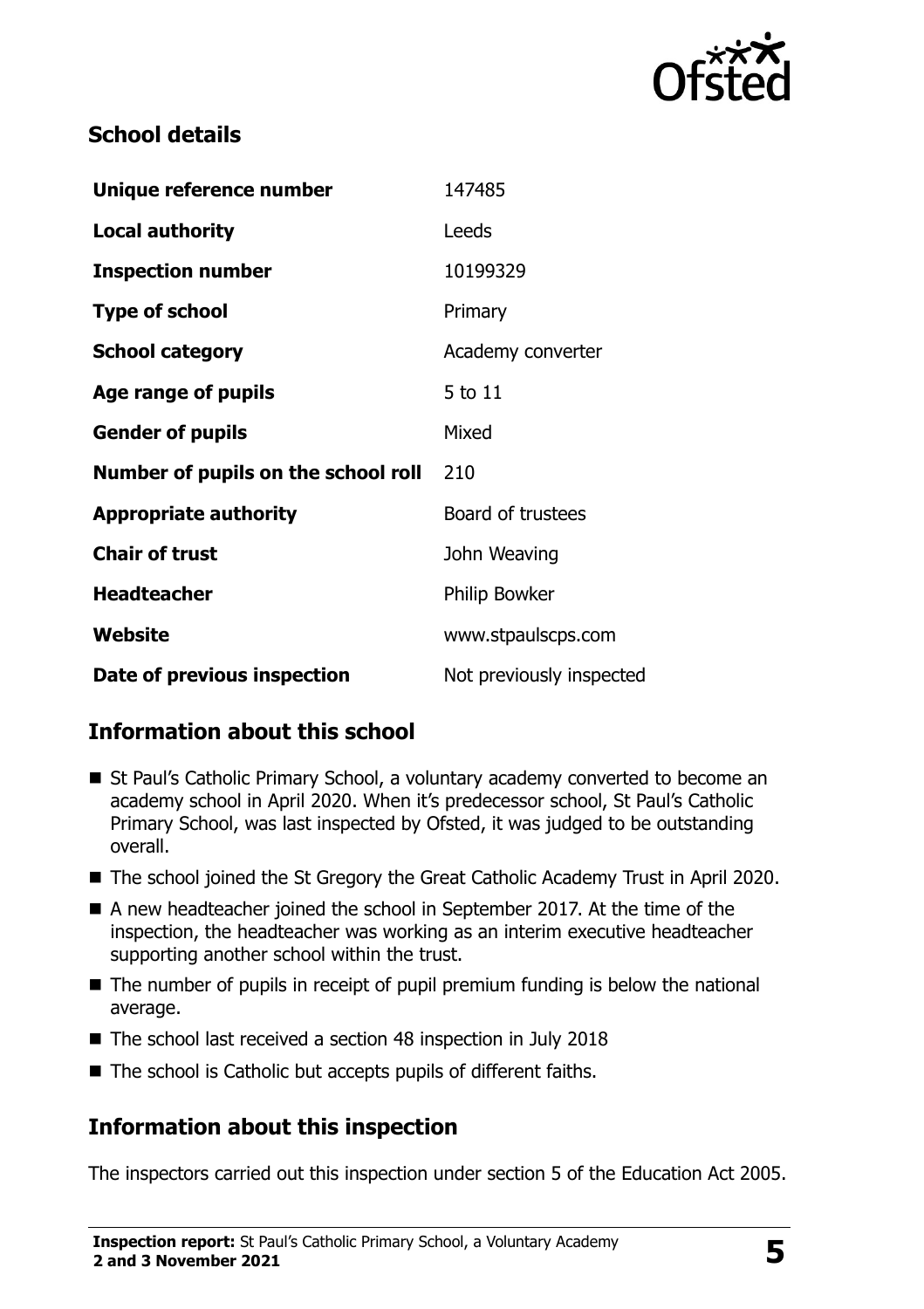

This was the first routine inspection the school received since the COVID-19 pandemic began. Inspectors discussed the impact of the pandemic with school leaders and have taken that into account in their evaluation.

- Inspectors completed deep dives in reading, mathematics, history and computing. Inspectors met with curriculum leaders, visited lessons, looked in pupils' books and talked to teachers and pupils.
- **Inspectors also met with the curriculum lead for physical education.**
- **Inspectors listened to pupils read an unseen text to a familiar adult.**
- Inspectors spoke with representatives of the trust and two members of the academy council, including the chair.
- Inspectors observed pupils' behaviour throughout the school day, including during lesson time and at breaktimes.
- Inspectors reviewed the school's records relating to behaviour and attendance. Inspectors also spoke with pupils about behaviour in school
- The single central record and safeguarding documents were reviewed, including the school's safeguarding policies. Inspectors met with the school's safeguarding leads.
- Inspectors spoke with parents at the start and end of the school day. Inspectors took account of the 110 free-text responses to the parent questionnaire, Ofsted Parent View. Inspectors also considered 18 responses to Ofsted's staff questionnaire.

#### **Inspection team**

Chris Pearce, lead inspector Her Majesty's Inspector

**John Downs Ofsted Inspector**